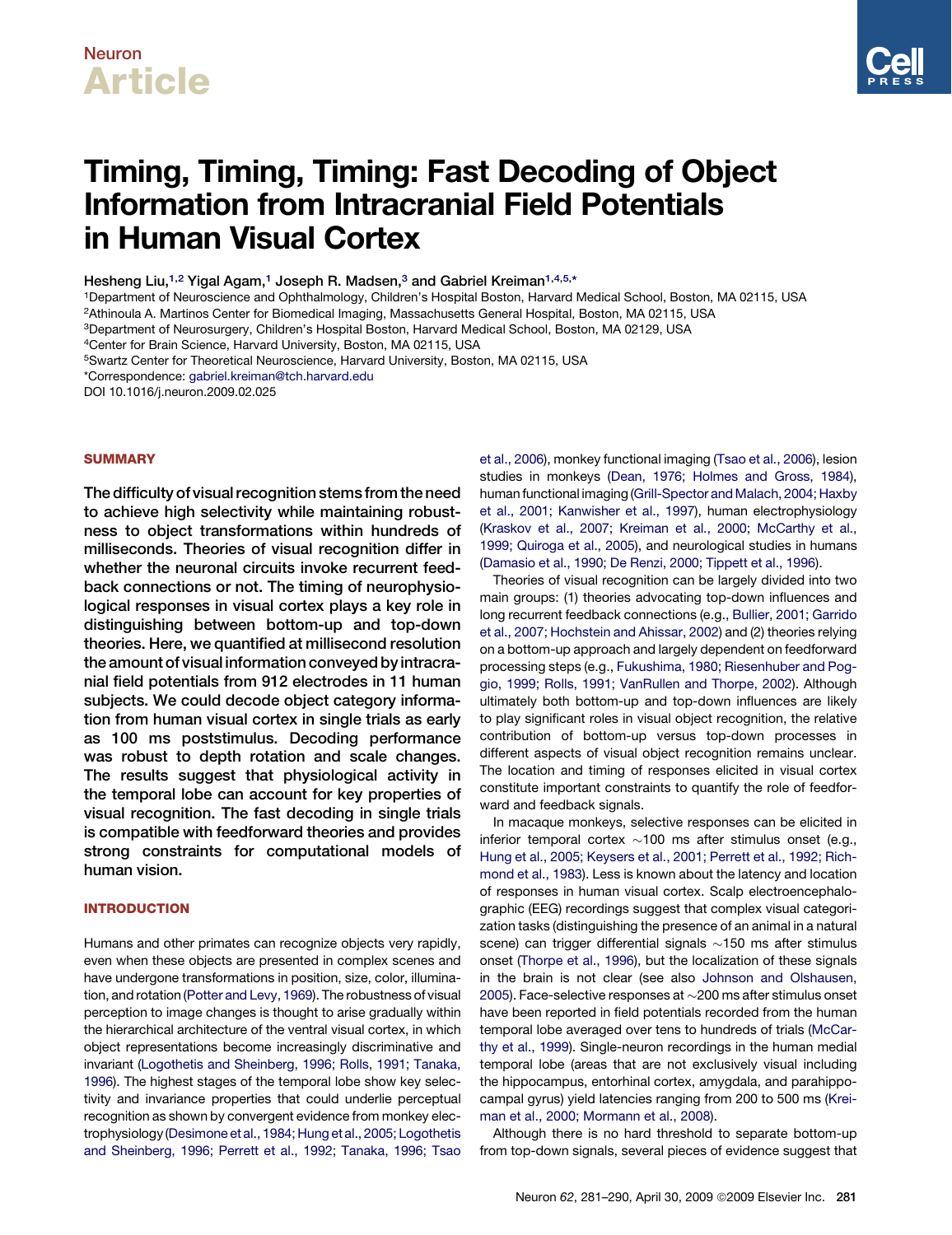<span id="page-1-0"></span>after  $\sim$ 200 ms there is likely to be prominent impact from backprojections ([Garrido et al., 2007; Schmolesky et al., 1998; Tomita](#page-9-0) [et al., 1999\)](#page-9-0). In order to unravel the neuronal circuits and mechanisms that give rise to selective, robust, and fast visual pattern recognition, it is important to combine location information with a characterization of the dynamics of the physiological events involved in object processing in single trials. In this study, we used neurophysiological recordings to directly quantify the degree of selectivity, invariance, and speed of visual processing in the human visual cortex. We recorded intracranial field potentials from 912 subdural electrodes implanted in 11 subjects for evaluation of surgical approaches to alleviate resilient forms of epilepsy [\(Engel et al., 2005; Kreiman, 2007; Ojemann, 1997](#page-9-0)). We observed that physiological responses in the occipital and temporal lobes, most prominently in the inferior occipital gyrus, inferior temporal cortex, fusiform gyrus, and parahippocampal gyrus, showed strong selectivity to complex objects while maintaining robustness to object transformations. The robust and selective responses were clear even in single trials and within  $\sim$ 100 ms after stimulus onset.

### RESULTS

### Object Selectivity in Human Visual Cortex

Eleven subjects (6 male, 9 right-handed, 12–34 years old) were presented with digital photographs of objects belonging to five categories ("animals," "chairs," "human faces," "fruits," and ''vehicles'') while recording electrophysiological activity from 48 to 126 intracranial electrodes implanted to localize epileptic seizure foci ([Experimental Procedures\)](#page-7-0). There were five different exemplars per category (see [Figure S1B](#page-8-0) available online). Images were grayscale and contrast normalized, and were presented for 200 ms in pseudorandom order, with an interval between images of 600 ms [\(Figure S1](#page-8-0)A), while subjects performed a one-back task. The physiological responses from two example recording sites are shown in [Figure 1.](#page-2-0) An electrode located in the left temporal pole (Talairach coordinates: -27.0, -11.8, -35.3; area number 43 in [Table S2\)](#page-8-0) showed differential activity across object categories, with an enhanced response to images from the fruits category ([Figure 1](#page-2-0)A, black trace). To quantify the degree of selectivity, we defined the intracranial field potential (IFP) *response* as the range of the IFP signal, that is, max(IFP) – min(IFP), in a time window from 50 to 300 ms after stimulus onset. The time window from 50 to 300 ms was chosen so as to account for the approximate latency of the neural response ([Richmond et al., 1983;](#page-9-0) [Schmolesky et al., 1998](#page-9-0)) while remaining within the average saccade time ([Rayner, 1998\)](#page-9-0). We note that in many cases the selectivity extended well past the 300 ms boundary (e.g., see [Figures S1E](#page-8-0) and S1F for two particularly clear examples). Throughout the manuscript, we focus on the early part of the physiological responses (see [Discussion\)](#page-5-0). We also quantitatively compared different time windows and other possible definitions of the IFP response ([Figure S3; Supplemental Data\)](#page-8-0). In the example in [Figure 1](#page-2-0)A, a one-way analysis of variance (ANOVA) across categories on the IFP responses yielded  $p < 10^{-6}$  ([Exper](#page-7-0)[imental Procedures](#page-7-0)). The selective response was consistent across repetitions (*z* score = 3.2; [Supplemental Data](#page-8-0)) and also across the different exemplars for each category ([Figure 1](#page-2-0)B).

When we ranked the objects according to the IFP response, the five best objects were the five exemplars from the fruits category [\(Figure 1C](#page-2-0); bootstrap  $p < 10^{-5}$ ; [Experimental Procedures](#page-7-0)). Therefore, the category selectivity in this electrode cannot be ascribed to responses to only one or a few particular exemplar objects. Another example electrode is shown in [Figures 1](#page-2-0)F–1J. This electrode, located in the left inferior occipital gyrus (Talairach coordinates:  $-48.8$ ,  $-69.1$ ,  $-11.8$ ; area number 14 in [Table S2\)](#page-8-0) in a different subject, showed stronger responses to images from the human faces category [\(Figure 1](#page-2-0)F, blue trace). More examples are shown in [Figures S1](#page-8-0)D–S1G.

Although many studies have focused on analyzing the average responses across multiple repetitions, the brain needs to discriminate object information in real time. This imposes a strict criterion for selectivity. We used a statistical learning approach [\(Bishop,](#page-8-0) [1995; Hung et al., 2005](#page-8-0)) to quantify whether the information from IFPs available *in single trials* was sufficient to distinguish one category from the other categories [\(Experimental Proce](#page-7-0)[dures](#page-7-0)). [Figure 1D](#page-2-0) shows the distribution of the IFP responses for the trials where a fruit was presented (black trace) versus all the other trials (gray trace), and [Figure 1E](#page-2-0) shows the corresponding receiver operating characteristic (ROC) curve ([Green and](#page-9-0) [Swets, 1966; Kreiman et al., 2000\)](#page-9-0). We used a support vector machine (SVM) classifier with a linear kernel to compute the proportion of single trials in which we could detect the preferred category (in this example, fruits). Other ways of defining selectivity, including a one-way ANOVA on the IFP responses [\(Kreiman et al., 2000](#page-9-0)), a point-by-point ANOVA [\(Thorpe et al.,](#page-9-0) [1996\)](#page-9-0), and the use of other statistical classifiers [\(Bishop, 1995](#page-8-0)), yielded similar results ([Supplemental Data\)](#page-8-0). We separated the repetitions used to train the classifier and those used to test its performance to avoid overfitting. The output of the classifier is a performance value (labeled ''classification performance'' throughout the text) that achieves 100% if all test trials are correctly classified and 50% for chance levels. In the examples in [Figures 1](#page-2-0)A and 1F, we could decode the preferred object categories (fruits and human faces, respectively) from the IFP responses in single trials with performance levels of  $69\% \pm 6\%$ and  $65\% \pm 5\%$ , respectively.

We recorded data from 912 electrodes in 11 subjects (see [Table S1](#page-8-0) for the recording site location distribution). To determine whether a given classification performance value was significantly different from chance levels, we used a permutation procedure whereby we randomly shuffled the object category labels [\(Supplemental Data\)](#page-8-0). Based on this bootstrap procedure, we used a threshold of 3 standard deviations from the mean based on the null hypothesis ([Figure S2](#page-8-0)A). We observed selective responses in at least one electrode in all the subjects. Most of the selective electrodes (67%) responded preferentially to one rather than multiple object categories [\(Figure S2](#page-8-0)B). Across all the electrodes, we observed selective responses to the five different object categories that were tested ([Figure S2](#page-8-0)C), expanding on previous IFP reports describing mostly selectivity to faces [\(McCarthy et al., 1999\)](#page-9-0). The distribution of selective responses across categories was not uniform: there were more electrodes responding to the human faces category than to any of the other four categories ([Figure S2](#page-8-0)C). We note that the observation of an electrode that shows selectivity for a particular object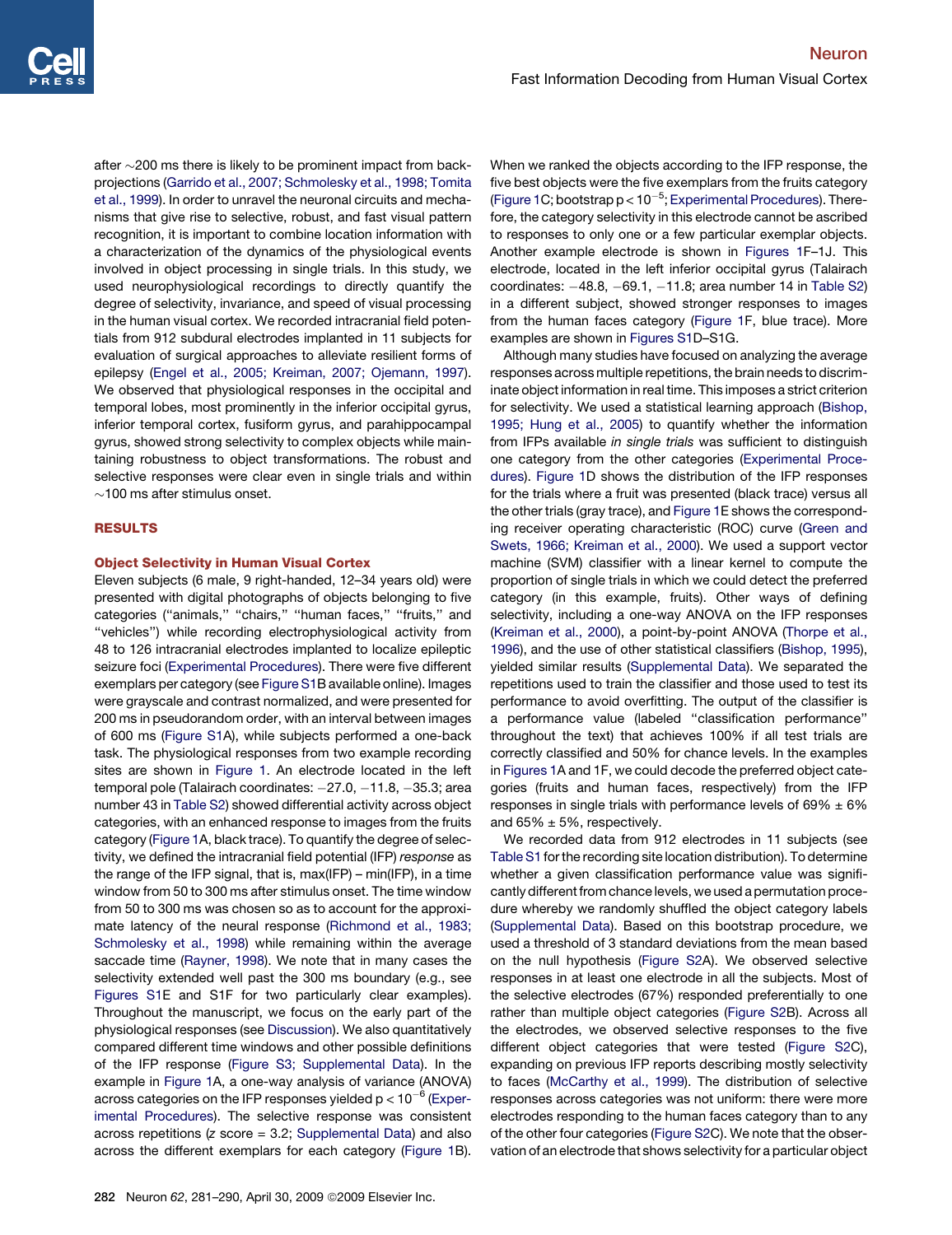<span id="page-2-0"></span>

### Figure 1. Selectivity in Intracranial Field Potential Recordings from the Human Cortex

(A) Example showing the responses of an electrode in the left temporal pole (Talairach coordinates: -27.0, -11.8, -35.3; see inset depicting the electrode position). The plot shows the average IFP response to each of five object categories: "animals" (red), "chairs" (green), "human faces" (blue), "fruits" (black), and ''vehicles'' (yellow). Above the plot, we show one exemplar object from each category (but the data correspond to the average over five exemplars; see [Figure S1B](#page-8-0) for images of the other object exemplars). The stimulus was presented for 200 ms (gray rectangle) and the responses are aligned to stimulus onset at  $t = 0$ . The error bars denote SEM and are only shown in one of every ten time points for clarity (n = 158, 150, 165, 149, 159).

(B) Average IFP signal (initial 600 ms) for each of the 25 exemplar objects. Responses are colored based on object category (see [A]) and are aligned to stimulus onset.

(C) The *IFP response* was defined as the range of the signal (max(IFP)–min(IFP)) in the 50–300 ms interval post-stimulus onset (see [Figure S3](#page-8-0) and [Supplemental](#page-8-0) [Data](#page-8-0) for other IFP response definitions). A one-way ANOVA on the IFP response yielded  $p < 10^{-6}$ . Average IFP response (±SEM) to each of the 25 exemplar objects. The responses are color coded based on object category and the responses are sorted by their magnitude. Note that the five images containing ''fruits'' yielded the top five responses (bootstrap  $p < 10^{-5}$ ; [Experimental Procedures](#page-7-0)).

(D) Distribution of IFP responses for objects in the preferred category (''fruits,'' black) and all the other objects (gray). The vertical dashed lines denote the mean of the distributions.

(E) ROC curve indicating the probability of correctly identifying the object category *in single trials* ([Experimental Procedures\)](#page-7-0). The departure from the diagonal (dashed line) indicates increased correct detection  $(P_{CD})$  for a given probability of false alarms  $(P_{FA})$ . The classification performance for this electrode was 69% ± 6% (see [Hung et al., 2005](#page-9-0) and [Experimental Procedures](#page-7-0)).

(F–J) Another example showing the responses of an electrode located in the left inferior occipital gyrus in a different subject (Talairach coordinates: 48.8, 69.1, 11.8; see inset depicting the electrode position). The format and conventions are the same as in (A)–(E) (here n = 189, 167, 202, 194, 198). The classification performance for this electrode was  $65\% \pm 5\%$ .

category does not necessarily imply the existence of a ''brain area'' devoted exclusively to that category (see [Discussion\)](#page-5-0). The classification performance values ranged from 58% to

82% [\(Figure S2D](#page-8-0); 61%  $\pm$  4%, mean  $\pm$  SD). Other statistical classifiers and other definitions of IFP response yielded similar conclusions ([Figure S3; Supplemental Data](#page-8-0)).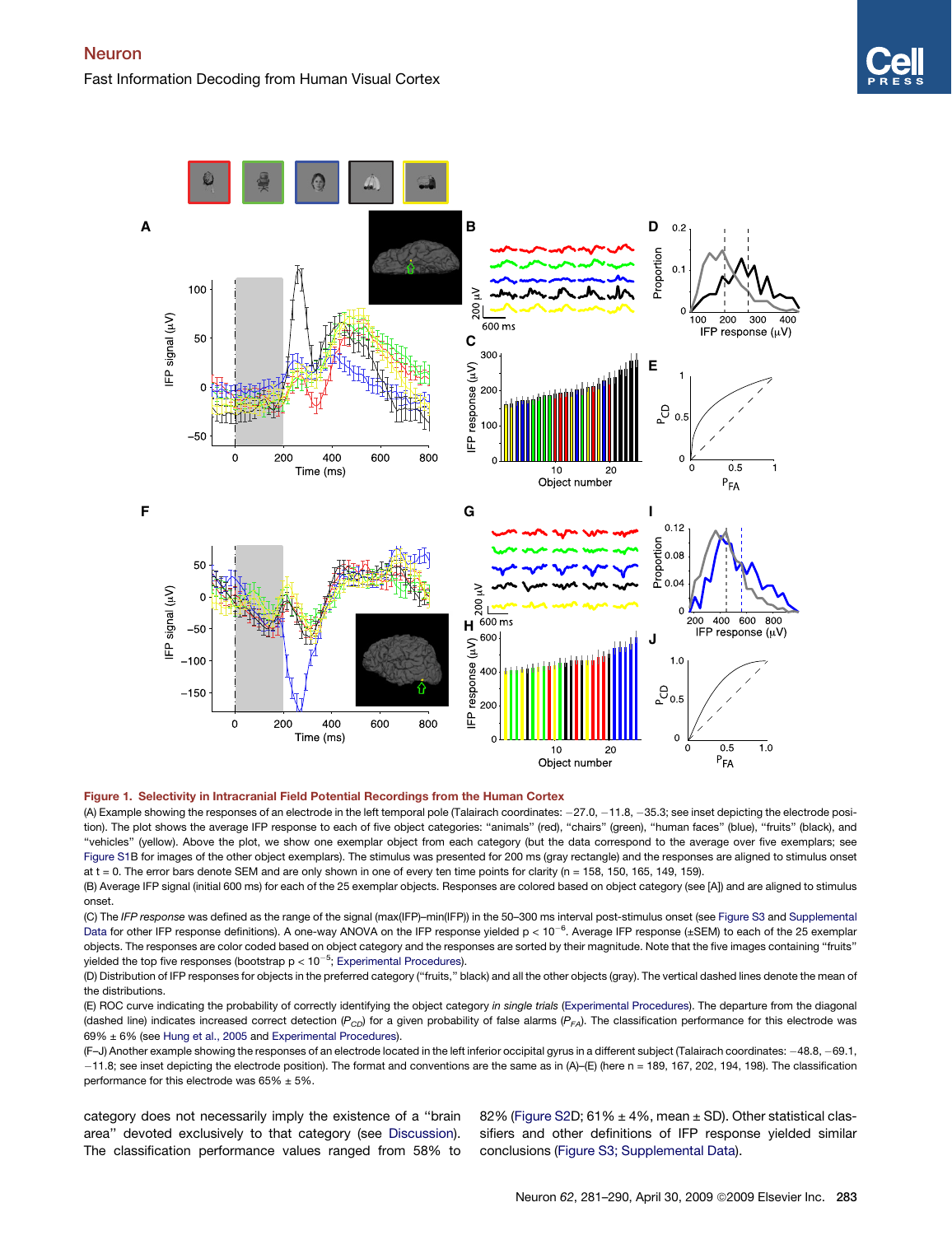<span id="page-3-0"></span>

### Figure 2. Locations Showing Strongest Selectivity

Classification performance using neural ensembles from different brain locations. We randomly selected ten electrodes from the pool of all the electrodes in each location. The subplots show the classification performance using the responses from these neural ensembles for the six brain regions that yielded the highest selectivity (see [Figure S5](#page-8-0) for the ensemble performance values for all other locations). The location codes and names are shown in [Table S2](#page-8-0). The bar colors denote the object categories (see exemplars on the right). The horizontal dashed line indicates the chance level (50%), and the dotted line shows the statistical significance threshold [\(Figure S2](#page-8-0)A). Error bars indicate 1 SD.

As illustrated in the two examples in [Figure 1,](#page-2-0) the category selectivity could not be explained by preferences for individual exemplars. Very few electrodes showed statistically significant performance levels when the classifier was trained to discriminate among individual exemplars instead of across categories [\(Supple](#page-8-0)[mental Data](#page-8-0)). Additionally, the classification performance also dropped significantly when each category was arbitrarily defined by randomly drawing 5 exemplars out of the total of 25 exemplars ([Supplemental Data](#page-8-0)). We asked whether the physiological differences across object categories could be explained by low-level image properties shared by the exemplars of a given category. To address this question, we considered 15 different image properties including contrast, number of bright or dark boxes, and so forth and computed the correlation coefficient between the IFP responses and these image properties for each electrode. Although in a few electrodes we observed significant correlations, on average, the low-level image properties that yielded the strongest correlations could not account for more than 10% of the variance in the IFP responses [\(Supplemental Data](#page-8-0)).

Of the 912 electrodes, 111 (12%) showed selectivity. These electrodes were nonuniformly distributed across the different lobes (occipital: 35%; temporal: 14%; frontal: 7%; parietal 4%). To determine the location of the electrodes, we coregistered the preoperative magnetic resonance images with the postoperative computer tomography images and mapped each electrode onto one of 80 possible brain locations [\(Table S2\)](#page-8-0). The areas with the highest proportions of selective electrodes were the inferior occipital gyrus (86%; area 14 in [Table S2\)](#page-8-0), fusiform gyrus (38%; area 17 in [Table S2](#page-8-0)), parahippocampal portion of the medial temporal lobe (26%; area 19 in [Table S2](#page-8-0)), midoccipital gyrus (22%; area 15 in [Table S2\)](#page-8-0), lingual gyrus in the medial temporal lobe (21%; area 18 in [Table S2\)](#page-8-0), inferior temporal cortex (18%; area 31 in [Table S2](#page-8-0)), and the temporal pole (14%; area 43 in [Table](#page-8-0) [S2\)](#page-8-0). The number of selective electrodes in all the areas that we studied is shown in [Table S1.](#page-8-0)

The analyses reported thus far describe the selectivity of individual electrodes, but the brain has access to information from

many different locations. In order to quantify how well we could decode information by considering the ensemble activity across electrodes or across brain regions, we constructed a vector containing the responses of multiple electrodes and used the same statistical classifier approach described above (see [Hung et al.,](#page-9-0) [2005](#page-9-0) and [Experimental Procedures\)](#page-7-0). Data from multiple electrodes were concatenated assuming that the activity was independent ([Supplemental Data\)](#page-8-0). [Figure S4](#page-8-0)A shows one way to build such an ensemble vector by selecting electrodes based on the  $r<sub>v</sub>$  value, that is, the ratio of the variance across object categories to the variance within object categories. The electrode selection was performed using only the training data. Using such an ensemble of 11 electrodes, the overall classification performance ranged from 74% to 95%. These values correspond to binary classification for each object category where chance performance is 50%; the values for multiclass classification where chance performance is 20% are shown in [Figure S4](#page-8-0)B. These values provide only a lower bound to the information available in the neural ensemble, because the addition of more electrodes, the use of more complex nonlinear classifiers, and the incorporation of interactions across areas could enhance the classification performance even more. In order to further evaluate the spatial specificity of the selective responses, we built neural ensembles by drawing electrodes based on their location ([Table S1](#page-8-0)). The regions that yielded the highest classification performance levels are shown in Figure 2, and included the inferior occipital gyrus (area 14 in [Table S2](#page-8-0)), fusiform gyrus (area 17 in [Table S2](#page-8-0)), lingual gyrus (area 18 in [Table S2](#page-8-0)), parahippocampal gyrus (area 19 in [Table S2\)](#page-8-0), inferior temporal cortex (area 31 in [Table S2\)](#page-8-0), and the temporal pole (area 43 in [Table S2](#page-8-0)). The classification performance values for all areas are shown in [Figure S5](#page-8-0). The ensemble results in Figure 2 (and [Figure S5\)](#page-8-0) are consistent with the location results presented for individual electrodes above.

### Timing of Selective Responses

The intracranial field potentials show a temporal resolution of milliseconds. We therefore used the detailed time course of the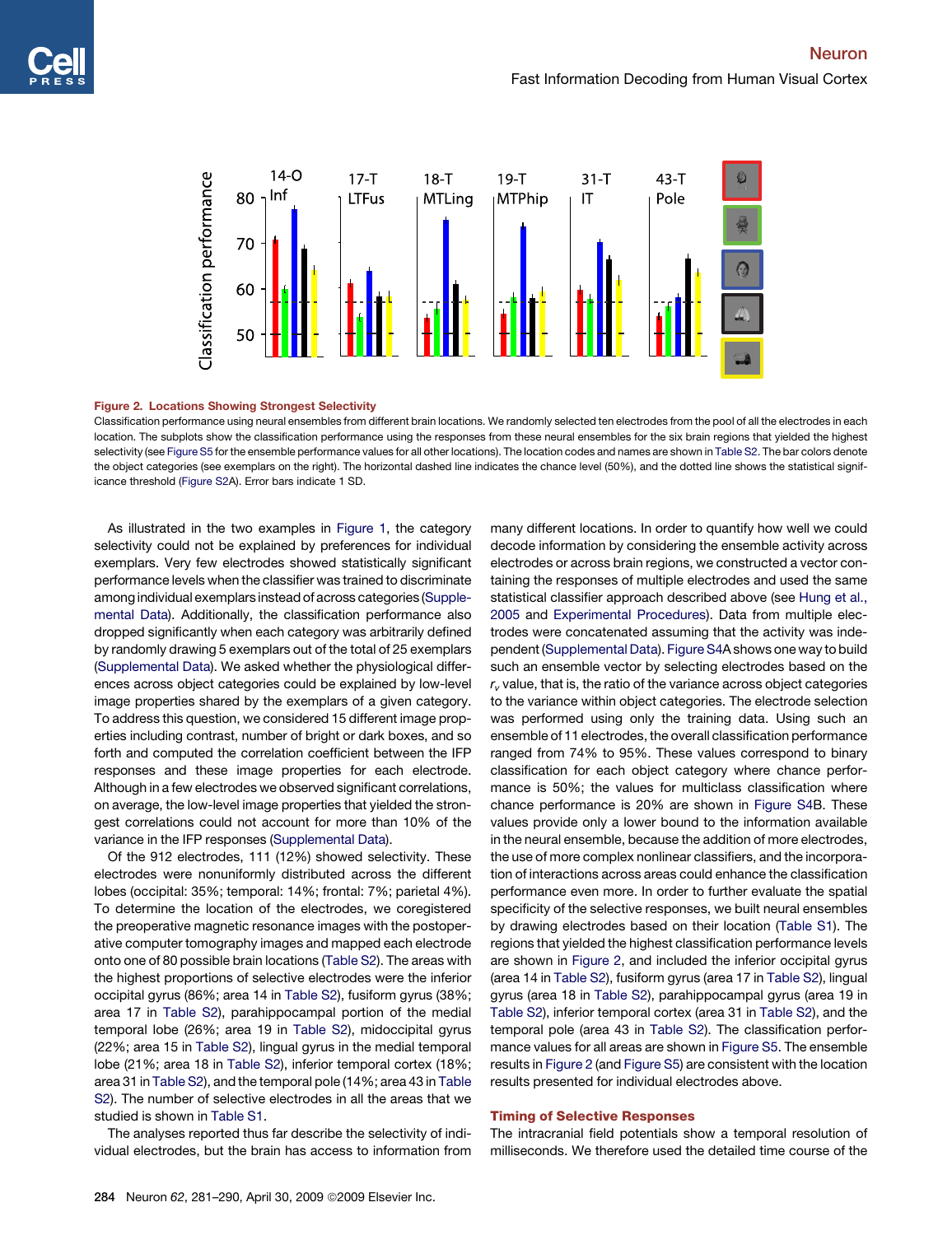<span id="page-4-0"></span>

## (A) Distribution of IFP latencies for all the electrodes that showed selective responses ( $n = 94$ ; see text). The latency was defined as the first

time point where ten consecutive points yielded p < 0.01 in a one-way ANOVA across object categories (see [Experimental Procedures](#page-7-0) and [Figure S6A](#page-8-0)). The dashed line shows the mean of the distribution, and the arrows show the position of the example electrodes in Figures [1](#page-2-0)A, 1F, and [4](#page-5-0). (B) Average classification performance as a function of time from stimulus onset. We built a neural ensemble vector that contained the IFP power in individual bins of 25 ms duration (12 sampling points at BWH, 6 sampling points at CHB) using 11 electrodes with the highest  $r_v$  value (ratio of variance *across* categories to variance *within* categories, computed using only the training data and using the 50–300 ms interval; see [Exper-](#page-7-0)

[imental Procedures](#page-7-0) and [Hung et al., 2005\)](#page-9-0). This figure shows classification performance as a function of time from stimulus onset averaged over all five categories (see [Figures S7](#page-8-0)A–S7C for the classification performance for each category and for other bin sizes). The horizontal dashed line indicates chance classification performance, and the dotted line indicates the statistical significance threshold based on randomly shuffling the category labels. The vertical dashed lines are spaced every 100 ms to aid visualization of the dynamics of the response. Error bars indicate 1 SD.

IFP to estimate the latency of the selective responses. We followed the procedure in [Thorpe et al. \(1996\)](#page-9-0): (1) we defined an electrode to be ''selective'' if there were 25 consecutive bins (bin size = 2 ms at Brigham and Women's Hospital [BWH] and 3.9 ms at Children's Hospital Boston [CHB]) where a one-way ANOVA on the IFP responses across object categories yielded  $p < 0.01$ ; and (2) for the selective electrodes, we defined the latency as the earliest time point where 10 consecutive bins yielded p < 0.01 in the same analysis ([Figure S6](#page-8-0)A). The latencies depend on the threshold parameters; this parameter dependence is described in [Figures S6](#page-8-0)B and S6C. The parameters 25, 10, and 0.01 represent conservative cutoff values that yield a low probability of false alarm. This selectivity criterion yielded 94 selective electrodes (cf. 111 selective electrodes reported above); the number of electrodes that passed the selectivity criterion in 1000 shuffles of the category labels was 0. The distribution of latencies is shown in Figure 3A; the mean latency across all the electrodes was  $115 \pm 44$  ms. The latencies for those electrodes in the inferior occipital gyrus (area 14 in [Table S2](#page-8-0)) were shorter than the ones for electrodes in temporal lobe locations ([Figure S6](#page-8-0)D). In order to evaluate the earliest time point at which we could reliably decode category information in single trials, we binned the IFP responses using windows of 25 ms and computed the IFP range in each bin. We used an SVM classifier to decode category information *in each time bin* (Figure 3B). This is a demanding task for the classifier, because we only used a very small amount of data (25 ms) to train the classifier and to test its performance (see [Figures S7](#page-8-0)A–S7C for the results for each object category and using bin sizes of 25, 50, and 100 ms). In spite of the task difficulty, we could still discriminate category information as early as  $\sim$ 100 ms after stimulus onset. The latencies and decoding results are compatible with single-neuron studies in macaque monkey inferior temporal cortex [\(Hung et al., 2005; Keysers et al., 2001\)](#page-9-0), with psychophysical observations in humans [\(Potter and Levy,](#page-9-0) [1969\)](#page-9-0) and also with scalp EEG recordings in humans [\(Thorpe](#page-9-0) [et al., 1996](#page-9-0)).

### Invariance to Scale and Viewpoint

A key aspect of visual recognition involves not only being able to discriminate among different objects but also achieving invariance to object transformations [\(Desimone et al., 1984; Hung](#page-9-0) [et al., 2005; Logothetis et al., 1995; Riesenhuber and Poggio,](#page-9-0) [1999; Rolls, 1991](#page-9-0)). We considered two important and typical object transformations: scaling and depth rotation. Each exemplar object was presented in a "default" rotation and size  $(3^{\circ}$  of visual angle) and also two additional rotations ( $\sim$ 45 $^{\circ}$  and  $\sim$ 90 $^{\circ}$ ) and two additional scales  $(1.5^{\circ}$  and  $6^{\circ}$  of visual angle; [Figure S1C](#page-8-0)). Except in the case of human faces, the definition of a default viewpoint for the other object categories is arbitrary (these default viewpoints are shown in [Figure S1B](#page-8-0)). We asked whether the selective responses, such as the ones illustrated in [Figure 1,](#page-2-0) would be maintained in spite of these object transformations. An example of a recording site that showed strong robustness to scale and depth rotation transformations is shown in [Figure 4](#page-5-0)A. This electrode, located in the parahippocampal part of the right medio-temporal-gyrus (Talairach coordinates: 32.6,  $-34.8, -13.6$ ), showed an enhanced response to human faces at all the scales and depth rotations that we tested. The selective responses were consistent across repetitions, exemplars, and object transformations [\(Figure S8](#page-8-0)). The distribution of IFP responses for the preferred and nonpreferred categories and the ROC analyses ([Figure 4B](#page-5-0)) suggested that it would be possible to discriminate the preferred object across object transformations in single trials. To evaluate the degree of extrapolation across changes in scale and depth rotation, we trained the classifier using *only* the IFP responses to the default scale and rotation and tested its performance using the IFP responses to the transformed objects ([Experimental Procedures](#page-7-0)). Other training set/test set combinations yielded similar results ([Supplemental](#page-8-0) [Data\)](#page-8-0). The decoder showed invariance, with an average classification performance across the four conditions in [Figure 4](#page-5-0) of  $73\% \pm 8\%$ . Overall, invariance to scale and depth rotation was observed in at least one electrode in 10 of the 11 subjects.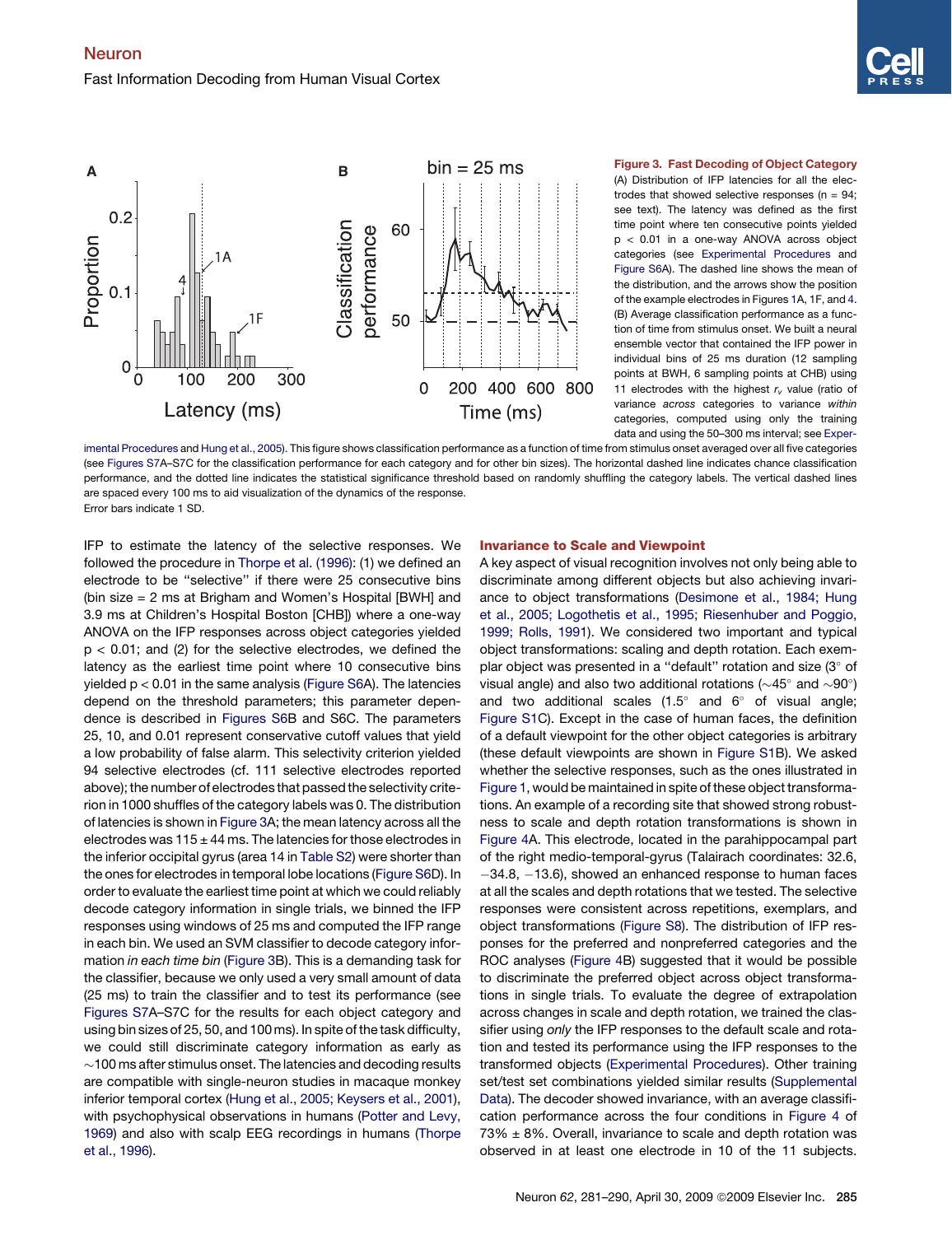<span id="page-5-0"></span>



(A) Responses of an electrode located in the parahippocampal part of the right medio-temporal-gyrus (Talairach coordinates: 32.6, -34.8, -13.6; see inset depicting the electrode position). Each column depicts the IFP responses to images where the objects were shown at different scales or depth rotations. Each object was presented in a default viewpoint (front view in the case of human faces; see [Figure S1](#page-8-0)B for the default viewpoint for the other categories) at a scale of 3° (column 1, total n = 329), with the same default viewpoint at a scale of 1.5° (column 2, total n = 359), at a scale of 6° (column 3, total n = 363), at a scale of 3° and  $\sim$ 45° depth rotation (column 4, total n = 370), and at a scale of 3° and  $\sim$ 90° depth rotation (column 5, total n = 355). Above the physiological responses, we show an example object to illustrate the changes in scale and viewpoint, but the data correspond to the average over all five exemplars for each category. The format for the response subplots is the same as in [Figure 1A](#page-2-0). Error bars indicate SEM. The gray rectangle denotes the stimulus presentation time. [Figure S8](#page-8-0) shows the responses to each one of the exemplars for this electrode.

(B) Distribution of IFP responses (IFP range in the 50–300 ms window) for ''human faces'' (blue) versus other object categories (gray). The insets show the corresponding ROC curves.

Forty-nine electrodes (44% of the selective electrodes) showed invariance to scale; the classification performance ranged from 60% to 82% [\(Figure S2](#page-8-0)F;  $64\% \pm 4\%$ , mean  $\pm$  SD). Sixty-four electrodes (58% of the selective electrodes) showed invariance to depth rotation; the classification performance ranged from 60% to 81% [\(Figure S2E](#page-8-0);  $65\% \pm 4\%$ , mean  $\pm$  SD). Most of the electrodes that showed invariance to scale changes also showed invariance to depth rotation changes and vice versa. There was a strong correlation between the classification performance values for these two transformations ([Figure 5](#page-6-0)A; Pearson correlation coefficient =  $0.70$ ). The majority of the electrodes that showed invariance to scale or depth rotation were located in the occipital lobe (inferior occipital gyrus; area 14 in [Table S2\)](#page-8-0) and in the temporal lobe (parahippocampal gyrus [area code 19], inferior temporal cortex [area code 31], fusiform gyrus [area code 17], medial temporal lobe [area code 18], and temporal pole [area code 43]). The number of electrodes in each location that showed invariance to scale and depth rotation is shown in [Table S1.](#page-8-0) The classification performance values for a neural ensemble of 11 electrodes ranged from 58% to above 90% ([Figures S4C](#page-8-0) and S4D). The neural ensembles formed by electrodes in the inferior occipital gyrus or electrodes in the temporal lobe showed the strongest degree of robustness to scale and

depth rotation changes ([Figure 5](#page-6-0)B; see [Figure S5](#page-8-0) for the classification performance values for ensembles from all brain regions).

We estimated the latency of the IFP responses as described in the previous section ([Figure S6](#page-8-0)A). Latencies were computed separately for each one of the five combinations of scale and depth rotation. There was no significant difference among the latencies for the different object transformations [\(Figure 6A](#page-6-0)). Robust and selective responses were apparent within  $\sim$ 100 ms of processing, suggesting that the neural responses in the temporal lobe may not require additional time to analyze different scales or depth rotations. It should be noted that this statement refers to categorizing the images based on the physiological responses, and may not extrapolate to identifying individual exemplars. Consistent with the short latencies, we could also decode the object category as early as  $\sim$ 100 ms after stimulus onset, even when extrapolating across scaled and rotated versions of the objects [\(Figure 6B](#page-6-0); see also [Figures S7](#page-8-0)D–S7F).

### **DISCUSSION**

Visual object recognition is challenging because the same object can cast an infinite number of patterns onto the retina. The difficulty of the problem is illustrated by the observation that, in spite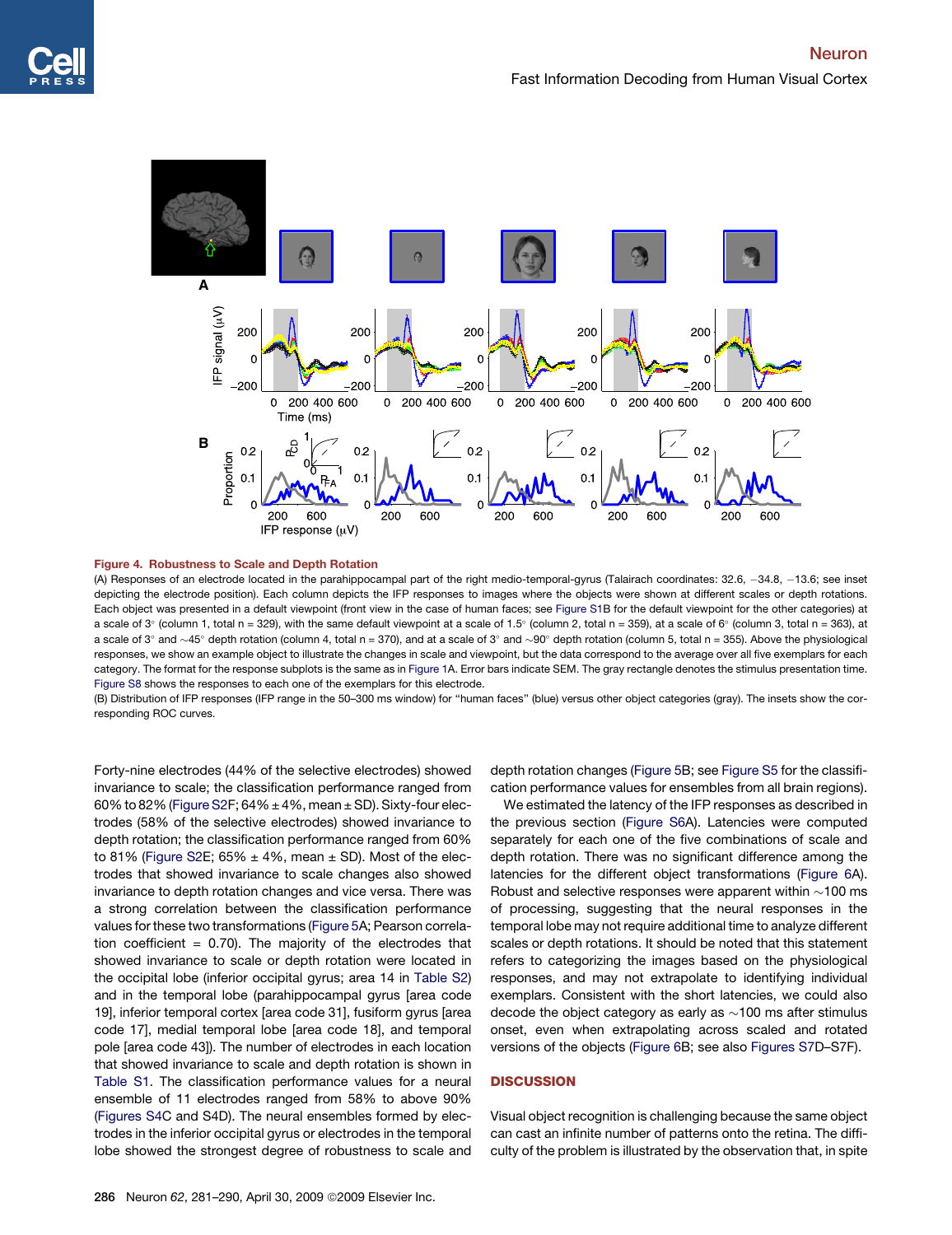### <span id="page-6-0"></span>Neuron Fast Information Decoding from Human Visual Cortex



### Figure 5. Locations Showing Strongest Robustness to Object Changes

(A) Classification performance for scale (x axis) versus rotation (y axis) invariance. In both cases, the classifier was trained using the IFP responses to the default scale and rotation, and its performance was evaluated using the IFP responses to the scaled objects (x axis) or rotated objects (y axis) (see [Experimental Proce](#page-7-0)[dures\)](#page-7-0). The horizontal and vertical dashed lines indicate chance performance, and the dotted lines indicate the statistical significance threshold. The diagonal dashed line is the identity line.

(B) Locations that showed strongest robustness to scale and rotation changes (the format and conventions are the same as in [Figure 2](#page-3-0)). In contrast to [Figure 2](#page-3-0), here there are two bars for each category: the first one corresponds to rotation invariance (average over the two rotations) and the second one corresponds to scale invariance (average over the two scales). Error bars indicate 1 SD. The corresponding results for all locations are shown in [Figure S5.](#page-8-0)

of major advances in computational power, human recognition performance currently outperforms computer vision algorithms (e.g., [Serre et al., 2007a, 2007b\)](#page-9-0). The speed of visual recognition imposes a strong constraint on theories of visual recognition by limiting the plausible number of computational steps [\(Deco](#page-9-0) [and Rolls, 2004; Keysers et al., 2001; Riesenhuber and Poggio,](#page-9-0) [1999; Serre et al., 2007a; Thorpe et al., 1996; VanRullen and](#page-9-0) [Thorpe, 2002\)](#page-9-0). Our results show that neural activity in the human occipital and temporal cortex [\(Figures 2 and 5](#page-3-0)) supports a representation that is consistent with the basic properties of recognition at the behavioral level in terms of selectivity [\(Figures 1 and 2\)](#page-2-0), robustness to object transformations ([Figures 4 and 5](#page-5-0)), and speed [\(Figures 3 and 6\)](#page-4-0).

It may be tempting to describe the selectivity in one of our electrodes as indicative of a brain ''area'' or ''module'' devoted to recognizing objects of the preferred category, as claimed in functional imaging studies [\(Grill-Spector and Malach, 2004;](#page-9-0) [Haxby et al., 2001; Kanwisher et al., 1997\)](#page-9-0). However, we should be careful about such an interpretation of our recordings. First, we examined the responses to a limited number of object categories. Even though most electrodes responded best to one category as opposed to multiple categories ([Figure S2](#page-8-0)B), we cannot rule out the possibility that some of these electrodes may also respond to other object categories that were not presented to the subjects. Second, it is difficult to precisely quantify the spatial extent of the selective responses with our recordings. Third, we observed different electrodes with distinct selectivity in a given brain region [\(Figure S5](#page-8-0)).

The location of the electrodes in our study was dictated by clinical criteria. Therefore, the electrode coverage was far from exhaustive. There may well be other areas in the human brain, not interrogated in the current efforts, which also show selectivity and invariance. Yet, we note that the location of the selective responses that we observed is generally compatible with human



## Object Category

(A) Latencies for the electrodes that showed IFP responses invariant to scale or rotation changes (see [Experimental Procedures](#page-7-0) and [Figure S6A](#page-8-0) for the definition of latency). Error bars indicate 1 SD.

(B) Dynamics of classification performance. The format and conventions are the same as in [Figure 3](#page-4-0)B. The solid curve shows the classification performance values for scale invariance, and the dashed curve shows the classification performance values for rotation invariance. The classification performance values were averaged across the five object categories (see [Figures S7](#page-8-0)D–S7F for the corresponding results for each individual category and different bin sizes).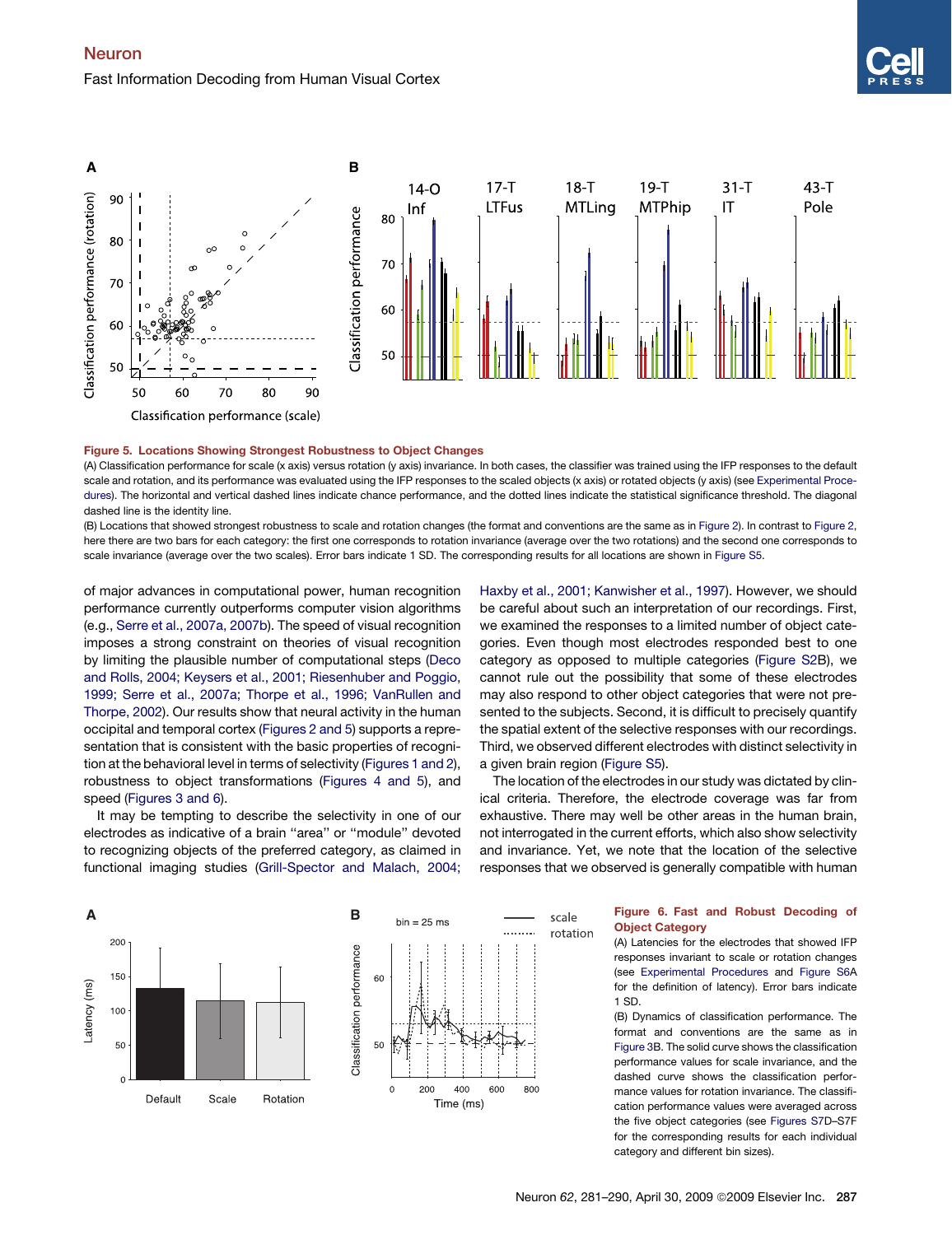<span id="page-7-0"></span>and macaque monkey functional imaging studies as well as with single-unit and field potential studies. For example, both electrophysiological studies [\(McCarthy et al., 1999; Privman et al., 2007\)](#page-9-0) and functional imaging studies in humans ([Grill-Spector and](#page-9-0) [Malach, 2004; Haxby et al., 2001; Kanwisher et al., 1997; Tsao](#page-9-0) [et al., 2006](#page-9-0)) have described the selective activation of areas in the fusiform gyrus (commonly called the fusiform face area) in response to face stimuli. The selectivity in the medial temporal lobe areas is also compatible with single-unit and local field potential studies in humans ([Kraskov et al., 2007; Kreiman,](#page-9-0) [2007](#page-9-0)). Although comparisons across species are not entirely trivial, the face selectivity in the fusiform gyrus areas is consistent with recent single-unit and imaging measurements in macaque monkeys [\(Tsao et al., 2006](#page-9-0)), and the selective responses in human inferior temporal cortex that we report here may correspond to the areas that show selectivity and invariance in the macaque monkey inferior temporal cortex [\(Desimone et al., 1984; Hung et al., 2005;](#page-9-0) [Logothetis and Sheinberg, 1996; Perrett et al., 1992; Richmond](#page-9-0) [et al., 1983; Tanaka, 1996](#page-9-0)). The involvement of the fusiform gyrus and inferior temporal cortex in visual recognition is further supported by lesion studies in subjects who show severe recognition deficits after temporal lobe damage ([Damasio et al., 1990; De](#page-8-0) [Renzi, 2000; Grill-Spector and Malach, 2004; Holmes and Gross,](#page-8-0) [1984; Logothetis and Sheinberg, 1996; Tippett et al., 1996\)](#page-8-0).

Although visual selectivity is interesting in itself, the key challenge in recognition is to combine selectivity with invariance to transformations. It is easy (and useless) to implement algorithms that can achieve exquisite selectivity without being able to extrapolate across different transformations of the same object. Our recordings provide evidence of category invariance (i.e., similar selective responses to multiple exemplars within a category) [\(Freedman et al., 2001; Hung et al., 2005; Kanwisher](#page-9-0) [et al., 1997; Kreiman et al., 2000; Sigala and Logothetis, 2002](#page-9-0)), scale invariance (i.e., similar selectivity across different scales) ([Ito et al., 1995; Logothetis and Sheinberg, 1996; Tanaka,](#page-9-0) [1996](#page-9-0)), and viewpoint invariance (i.e., similar selectivity across depth rotations) ([Ito et al., 1995; Logothetis et al., 1995; Logothe](#page-9-0)[tis and Sheinberg, 1996; Tanaka, 1996](#page-9-0)).

Our observations suggest that selective and invariant responses arise with approximately the same latency. These observations suggest that there may not be a need for extensive additional computation to recognize a transformed object. This observation is compatible with both single-unit studies in macaque monkeys [\(Desimone et al., 1984; Hung et al., 2005;](#page-9-0) [Logothetis et al., 1995\)](#page-9-0) and with computational models of object recognition [\(Poggio and Edelman, 1990; Serre et al., 2007a;](#page-9-0) [Wallis and Rolls, 1997\)](#page-9-0). We note that other investigators have suggested that discriminating fine information (e.g., object identity) requires longer latencies ([Sugase et al., 1999\)](#page-9-0).

The selectivity observed in functional imaging studies and the behavioral deficits in lesion studies inform us about the ''where'' but not about the ''when'' of neural activity. Scalp recordings and psychophysical observations have provided temporal bounds for visual recognition ([Potter and Levy, 1969; Thorpe](#page-9-0) et al., 1996) ("when" information), but it is hard to infer the locations of processing steps along the visual cortex from those studies. The results that we describe here link the ''where'' and ''when'' and argue that the stream of visual information reaches the highest

stages of processing in the inferior temporal cortex within less than 200 ms after stimulus onset. These latencies are significantly shorter than the ones reported in the human medial temporal lobe, which range from 200 to 500 ms [\(Kreiman et al., 2000; Mormann](#page-9-0) [et al., 2008\)](#page-9-0). Why there is such a relatively long gap between the responses in visual cortex (as reported here in the human visual cortex and in many studies in the macaque monkey inferior temporal cortex) [\(Hung et al., 2005; Perrett et al., 1992; Richmond](#page-9-0) [et al., 1983\)](#page-9-0) and the responses in the human and macaque medial temporal lobe ([Kreiman et al., 2000; Mormann et al., 2008; Suzuki](#page-9-0) [et al., 1997\)](#page-9-0) is an important question for future investigation.

From an anatomical viewpoint, it is clear that there are extensive recurrent connections throughout the cortical circuitry (e.g., [Callaway, 2004; Douglas and Martin, 2004; Felleman and](#page-8-0) [Van Essen, 1991\)](#page-8-0). The key question here and in theories of visual recognition is the relative functional weight of bottom-up, horizontal, and top-down influences during visual processing. In discussions of recurrent connections and backprojections, it is important to distinguish between ''short'' and ''long'' loops. We argue that the brief latencies and decoding in single trials shown here are compatible with feedforward accounts of immediate visual recognition. This is based on the assumption that long, recurrent loops (e.g., backprojections from inferior temporal cortex to primary visual cortex and back to inferior temporal cortex) would trigger responses with longer latencies. The results shown here are still compatible with short recurrent loops (e.g., those involving horizontal connections within an area, or loops between adjacent areas such as V1-V2). It is clear that in many cases the selective visual responses extended well past 300 ms (see [Figures S1](#page-8-0)E and S1F for two particularly clear examples). The analyses presented here focused on the initial 300 ms after stimulus onset, because these initial signals can provide more insight about the relative contribution of bottom-up and topdown signals. The later phase of the physiological signals is likely to involve many top-down components that may include memory processes, task/planning processes, and emotional processes [\(Kreiman et al., 2000; Mormann et al., 2008; Tomita et al., 1999](#page-9-0)).

In order to understand the neuronal circuits and mechanisms that give rise to visual recognition, it is not sufficient to map the areas involved. Our observations bridge the human vision field with the high-resolution information derived from electrophysiological studies in macaque monkeys. These results provide strong bounds about the dynamics of vision in single trials and constrain the development of theoretical models of visual object recognition.

### EXPERIMENTAL PROCEDURES

### **Subjects**

Subjects were 11 patients (6 male, 9 right-handed, 12–34 years old) with pharmacological intractable epilepsy. They were admitted into either Children's Hospital Boston (CHB) or Brigham and Women's Hospital (BWH) for the purpose of localizing the seizure foci for potential surgical resection. All the tests described here were approved by the institutional review boards at both hospitals and were carried out under the subjects' consent.

### **Recordings**

In order to localize the seizure event foci, subjects were implanted with intracranial electrodes (Ad-Tech, Racine, WI, USA; each recording site was 2 mm in diameter with 1 cm separation) [\(Engel et al., 2005; Kahana et al.,](#page-9-0) [1999](#page-9-0)). Recording sites were arranged in grids or strips. Each grid/strip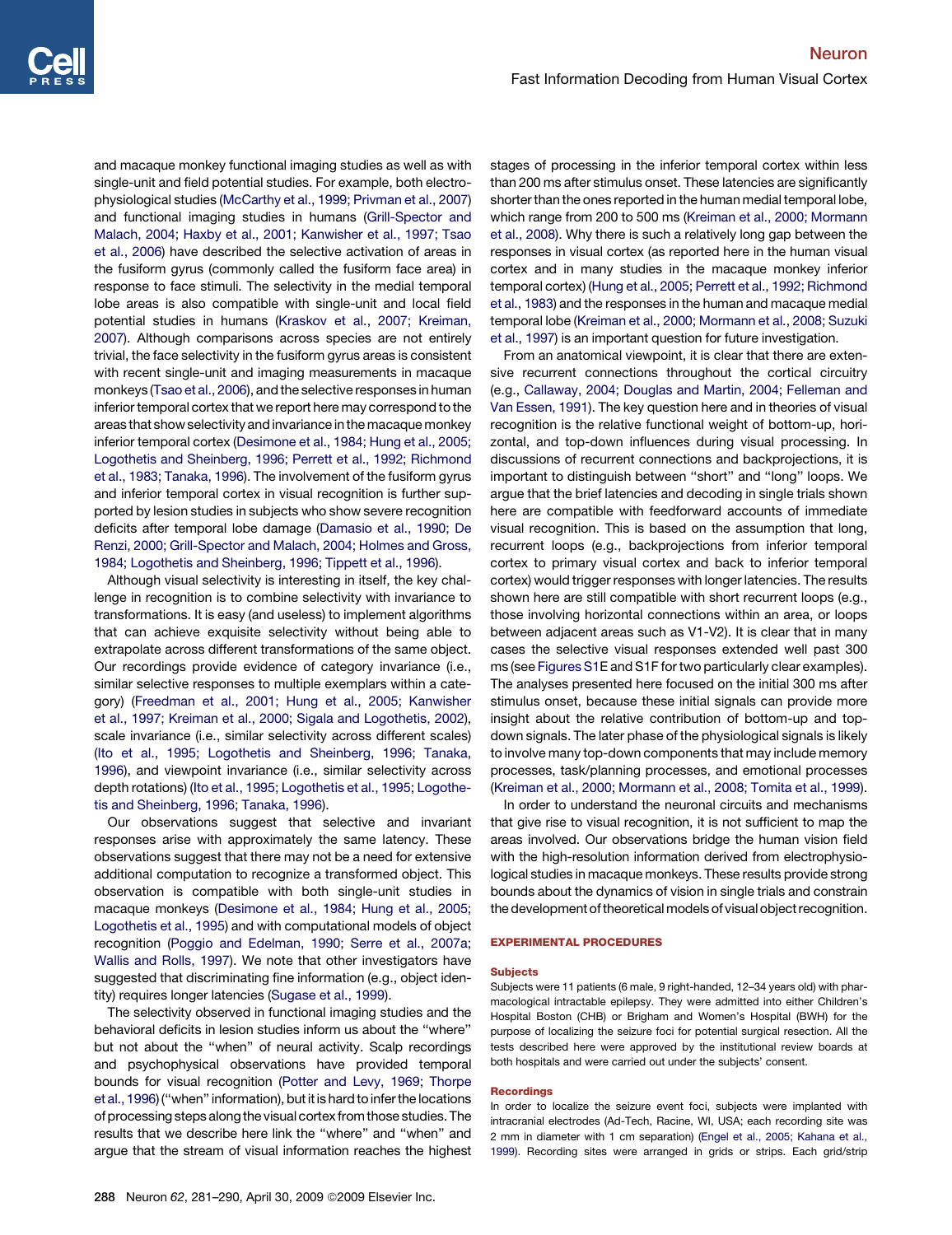<span id="page-8-0"></span>contained anywhere from 4 to 64 recording sites. The total number of recording sites per subject ranged from 48 to 126 (80.4  $\pm$  18.4, mean  $\pm$  SD). The signal from each recording site was amplified  $(x2500)$  and filtered between 0.1 and 100 Hz with a sampling rate of 256 Hz at CHB (XLTEK, Oakville, ON, Canada) and 500 Hz at BWH (Bio-Logic, Knoxville, TN, USA). A notch filter was applied at 60 Hz. Data were stored for offline processing. Throughout the text, we refer to the recorded signal as the ''intracranial field potential'' or IFP. This nomenclature aims to distinguish these electrophysiological recordings from scalp electroencephalographic recordings (EEG) and also from local field potentials (LFPs) measured through microwires. Subjects stayed in the hospital 6–9 days and physiological data were continuously monitored during this period. All the data reported in this manuscript come from periods without any seizure events. The number and location of the recording sites were determined exclusively by clinical criteria and are reported in Table S1.

#### Stimulus Presentation

Subjects were presented with contrast-normalized grayscale digital photographs of objects from five different categories: "animals," "chairs," "human faces,'' ''fruits,'' and ''vehicles'' (Figure S1B). Contrast was normalized by fixing the standard deviation of the grayscale pixel levels. In four subjects, we presented two additional object categories (artificial Lego objects and shoes); here we describe only the five categories that were common to all subjects. There were five different exemplars per category. To assess the robustness to object changes, each exemplar was shown in one of five possible transformations (Figure S1C): (1) 3° size, "default" viewpoint (the default viewpoint is defined by the images in Figure S1B); (2)  $1.5^{\circ}$  size, default viewpoint; (3) 6° size, default viewpoint; (4) 3° size,  $\sim$ 45° depth rotation with respect to the default viewpoint; or (5) 3° size,  $\sim 90^\circ$  depth rotation with respect to the "default" viewpoint. Each object was presented for 200 ms and was followed by a 600 ms gray screen (Figure S1A). Subjects performed a one-back task, indicating whether an exemplar was repeated or not regardless of scale or viewpoint changes. Images were presented in pseudorandom order.

### Data Analyses

We succinctly describe the algorithms and analyses here; further details about the analytical methods are provided in Supplemental Data.

### Electrode Localization

To localize the electrodes, we integrated the anatomical information of the brain provided by preoperative magnetic resonance imaging (MRI) and the spatial information of the electrode positions provided by postoperative computer tomography (CT). For each subject, the 3D brain surface was reconstructed and then an automatic parcellation was performed using Freesurfer (Dale et al., 1999). The electrode positions were mapped onto 80 brain areas; these areas are listed together with Talairach coordinates in Table S2. Based on these coordinates, the electrodes were superimposed on the reconstructed brain surface for visualization purposes in the figures.

### Classifier Analysis

We used a statistical learning approach (Bishop, 1995; Hung et al., 2005) to decode visual information from the IFP responses in single trials. More details about the classifier analysis are provided in Supplemental Data. Unless stated otherwise, throughout the text we refer to the ''IFP response'' as the range of the signal (max(IFP)–min(IFP)) in the interval *T*, and the default *T* is [50;300] ms after stimulus onset (see Figure S3 for other definitions). The classifier approach allows us to consider either each electrode independently or the encoding of information by an ensemble of multiple electrodes. In the case of single electrodes and single bins per electrode, the results obtained using a classifier are very similar to those obtained using an ROC analysis ([Green and Swets,](#page-9-0) [1966\)](#page-9-0) or a one-way ANOVA across categories on the IFP responses (Supplemental Data). Unless stated otherwise, the results shown throughout the manuscript correspond to binary classification between a given object category and the other object categories (chance = 50%). In the case of multiclass problems, we used a one-versus-all approach (chance = 20%; Figure S4B). In [Figures 1](#page-2-0) [and 4,](#page-2-0) we also present an ROC curve ([Green and Swets, 1966\)](#page-9-0) (e.g., [Figure 1E](#page-2-0)), showing the proportion of correct detections ( $P_{CD}$ , y axis) as a function of the probability of false alarms  $(P<sub>FA</sub>, x axis)$ . Importantly, in all cases, the data were divided into two nonoverlapping sets, a training set and a test set. The way of dividing the data into a training set and test set depended on the specific question asked (see [Results](#page-1-0) and Supplemental Data). When using the classifier to assess selectivity, the training set consisted of 70% of the data and the classification performance was evaluated on the remaining 30% of the data. When using the classifier to assess the degree of extrapolation across object changes, the training set consisted of the IFP responses to objects at one scale and depth rotation, whereas the test set consisted of the IFP responses to the remaining scales and depth rotations. The classifier was trained to learn the map between the physiological signals and the object category. The performance of the classifier was evaluated by comparing the classifier predictions on the test data with the actual labels for the test data. Throughout the text, we report the proportion of *test* repetitions correctly labeled as ''classification performance.'' In the case of binary classification, the chance level is 50% and is indicated in the plots by a dashed line. The maximum classification performance is 100%. Unless stated otherwise, we used a support vector machine classifier with a linear kernel. To evaluate the statistical significance of a given classification performance value, we compared the results against the distribution of classification performance values obtained under the null hypothesis defined by randomly shuffling the

### category labels (Figure S2A). Other Statistical Analyses

We also performed a one-way analysis of variance (ANOVA) on the IFP responses. The ANOVA results were consistent with the single-electrode statistical classifier results (Supplemental Data). Throughout the text, we report the classifier results because they provide a more rigorous quantitative approach and a stricter criterion for selectivity, they allow considering ensembles of electrodes in a straightforward way, and they provide a direct measure of performance in single trials. In order to assess whether category selectivity could be explained by selectivity to particular exemplars within a category, we rank ordered the responses to all the individual exemplars (e.g., [Figure 1C](#page-2-0)). As a null hypothesis, we assumed that the distribution of rank orders across categories was uniform and we assessed deviations from this null hypothesis by randomly assigning exemplars to categories in 100,000 iterations. The *p* values quoted in the text for this analysis indicate the odds that *m* exemplars from any category would rank among the top *n* best responses.

### SUPPLEMENTAL DATA

Supplemental data include eight figures, two tables, and experimental procedures and can be found with this article online at [http://www.neuron.org/](http://www.neuron.org/supplemental/S0896-6273(09)00171-8) [supplemental/S0896-6273\(09\)00171-8.](http://www.neuron.org/supplemental/S0896-6273(09)00171-8)

### ACKNOWLEDGMENTS

We would like to thank the patients for their cooperation in these studies. We also thank Margaret Livingstone, Ethan Meyers, and Thomas Serre for comments on the manuscript, and Calin Buia, Sheryl Manganaro, Paul Dionne, and Malena Español for technical assistance. We also acknowledge the financial support from the Epilepsy Foundation, the Whitehall Foundation, the Klingenstein Fund, and Children's Hospital Boston Ophthalmology Foundation.

Accepted: February 24, 2009 Published: April 29, 2009

### **REFERENCES**

Bishop, C.M. (1995). Neural Networks for Pattern Recognition (Oxford: Clarendon Press).

Bullier, J. (2001). Integrated model of visual processing. Brain Res. Brain Res. Rev. *36*, 96–107.

Callaway, E.M. (2004). Feedforward, feedback and inhibitory connections in primate visual cortex. Neural Netw. *17*, 625–632.

Dale, A.M., Fischl, B., and Sereno, M.I. (1999). Cortical surface-based analysis. I. Segmentation and surface reconstruction. Neuroimage *9*, 179–194.

Damasio, A.R., Tranel, D., and Damasio, H. (1990). Face agnosia and the neural substrates of memory. Annu. Rev. Neurosci. *13*, 89–109.